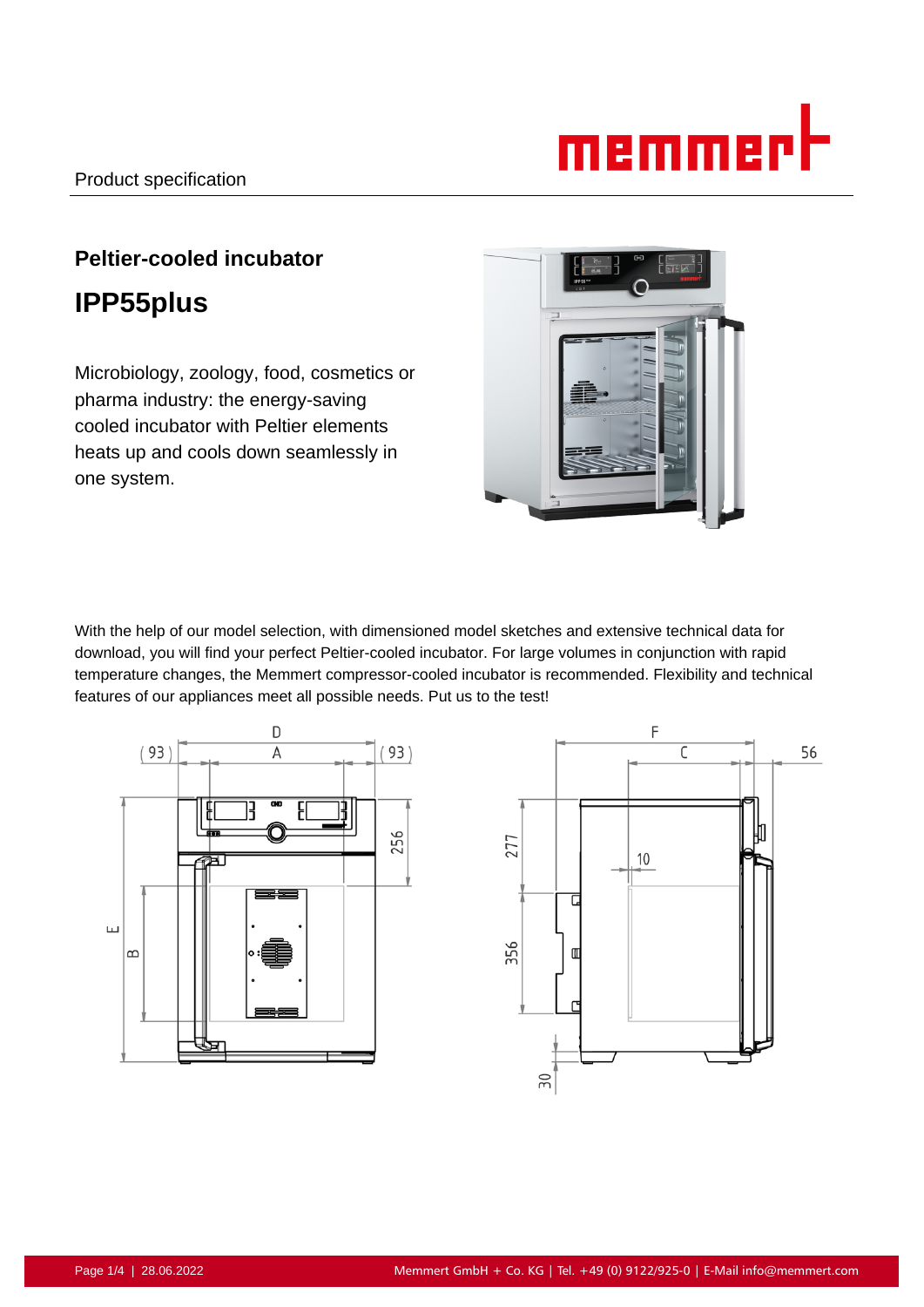#### **Temperature**

| Setting temperature range              | 0 to $+70$ °C                                                                                                     |
|----------------------------------------|-------------------------------------------------------------------------------------------------------------------|
| Working temperature range              | without light: from 0 (at least 20 below ambient temperature) to $+70^{\circ}$ C                                  |
| <b>Setting accuracy</b><br>temperature | 0.1 °C                                                                                                            |
| <b>Temperature sensor</b>              | 2 Pt100 sensors DIN Class A in 4-wire-circuit for mutual monitoring, taking over functions in case of an<br>error |

## **Control technology**

| <b>ControlCOCKPIT</b>        | TwinDISPLAY. Adaptive multifunctional digital PID-microprocessor controller with 2 high-definition<br>TFT-colour displays. |
|------------------------------|----------------------------------------------------------------------------------------------------------------------------|
| Language setting             | German, English, Spanish, French, Polish, Czech, Hungarian                                                                 |
| Timer                        | Digital backwards counter with target time setting, adjustable from 1 minute to 99 days                                    |
| <b>Function SetpointWAIT</b> | the process time does not start until the set temperature is reached                                                       |
| <b>Calibration</b>           | three freely selectable temperature values                                                                                 |
| adjustable parameters        | temperature (Celsius or Fahrenheit), programme time, time zones, summertime/wintertime                                     |

#### **Ventilation**

|  | Convection | forced ventilation by Peltier fan |
|--|------------|-----------------------------------|
|--|------------|-----------------------------------|

#### **Communication**

| <b>Documentation</b>       | programme stored in case of power failure                                                                                                        |
|----------------------------|--------------------------------------------------------------------------------------------------------------------------------------------------|
| Programming                | AtmoCONTROL software on a USB stick for programming, managing and transferring programmes<br>via Ethernet interface or USB port                  |
|                            |                                                                                                                                                  |
| <b>Safety</b>              |                                                                                                                                                  |
| <b>Temperature control</b> | over- and undertemperature monitor TWW, protection class 3.3 or adjustable temperature limiter<br>TWB, protection class 2, selectable on display |

| <b>AutoSAFETY</b>     | additionally integrated over- and undertemperature protection "ASF", automatically following the<br>setpoint value at a preset tolerance range, alarm in case of over- or undertemperature, heating<br>function is switched off in case of overtemperature, cooling function in case of undertemperature |
|-----------------------|----------------------------------------------------------------------------------------------------------------------------------------------------------------------------------------------------------------------------------------------------------------------------------------------------------|
| Autodiagnostic system | for fault analysis                                                                                                                                                                                                                                                                                       |
| Alarm                 | visual and acoustic                                                                                                                                                                                                                                                                                      |

#### **Heating concept**

| <b>Peltier</b> | Heating and cooling performance distribution by individual control of the Peltier elements in the upper<br>and lower row |
|----------------|--------------------------------------------------------------------------------------------------------------------------|
| <b>Peltier</b> | energy-saving Peltier heating-/cooling system integrated in the rear (heat pump principle)                               |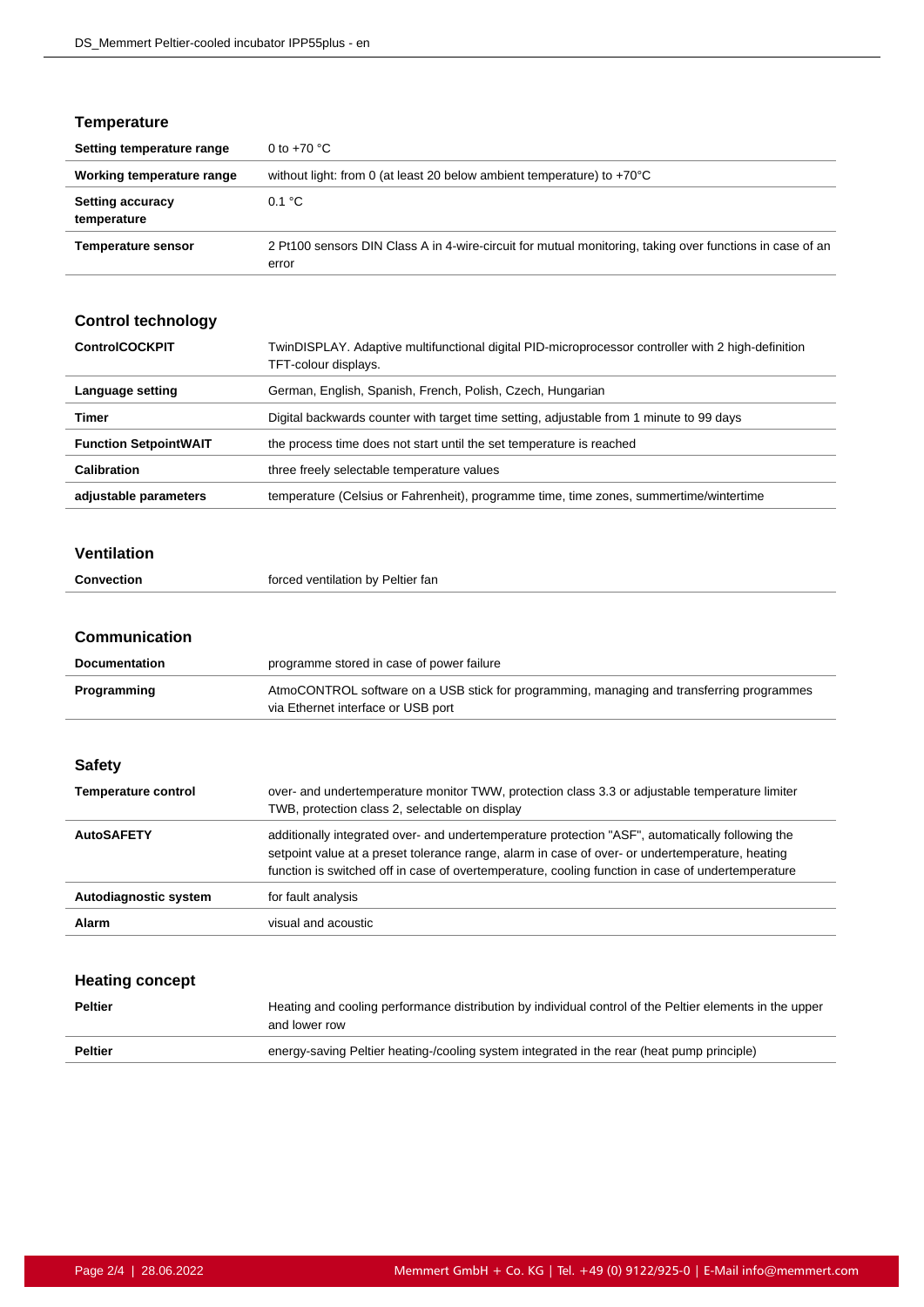#### **Standard equipment**

| Door                                 | fully insulated stainless steel door with 2-point locking (compression door lock) |
|--------------------------------------|-----------------------------------------------------------------------------------|
| <b>Internals</b>                     | 1 stainless steel grid(s), electropolished                                        |
| <b>Works calibration certificate</b> | for +10°C and +37°C                                                               |
| Door                                 | inner glass door                                                                  |

#### **Stainless steel interior**

| <b>Dimensions</b>         | $w_{(A)}$ x $h_{(B)}$ x $d_{(C)}$ : 400 x 400 x 330 mm (d less 10 mm for fan - Peltier) |
|---------------------------|-----------------------------------------------------------------------------------------|
| <b>Volume</b>             | 531                                                                                     |
| Max. number of internals  | 4                                                                                       |
| Max. loading of chamber   | 80 kg                                                                                   |
| Max. loading per internal | 20 kg                                                                                   |
|                           |                                                                                         |

#### **Textured stainless steel casing**

| <b>Dimensions</b> | $w_{(D)}$ x h <sub>(F)</sub> x d <sub>(F)</sub> : 585 x 784 x 586 mm (d +56mm door handle) |
|-------------------|--------------------------------------------------------------------------------------------|
| <b>Housing</b>    | rear zinc-plated steel                                                                     |

#### **Electrical data**

| Voltage                | 230 V, 50/60 Hz |
|------------------------|-----------------|
| <b>Electrical load</b> | approx. 275 W   |
| Voltage                | 115 V, 50/60 Hz |
| <b>Electrical load</b> | approx. 275 W   |

#### **Ambient conditions**

| Set Up                   | The distance between the wall and the rear of the appliance must be at least 15 cm. The clearance<br>from the ceiling must not be less than 20 cm and the side clearance from walls or nearby appliances<br>must not be less than 5 cm. |
|--------------------------|-----------------------------------------------------------------------------------------------------------------------------------------------------------------------------------------------------------------------------------------|
| Ambient temperature      | 16 °C to 40 °C                                                                                                                                                                                                                          |
| Humidity rh              | max. 70 %, non-condensing                                                                                                                                                                                                               |
| Altitude of installation | max. 2,000 m above sea level                                                                                                                                                                                                            |
| Overvoltage category     | Ш                                                                                                                                                                                                                                       |
| <b>Pollution degree</b>  | っ                                                                                                                                                                                                                                       |

## **Packing/shipping data**

| <b>Transport information</b>      | The appliances must be transported upright |
|-----------------------------------|--------------------------------------------|
| <b>Customs tariff number</b>      | 84198998                                   |
| <b>Country of origin</b>          | Federal Republic of Germany                |
| WEEE-Reg.-No.                     | DE 66812464                                |
| Dimensions approx incl.<br>carton | w x h x d: 730 x 950 x 670 mm              |
| Net weight                        | approx. 52 kg                              |
| <b>Gross weight carton</b>        | approx. 71 kg                              |